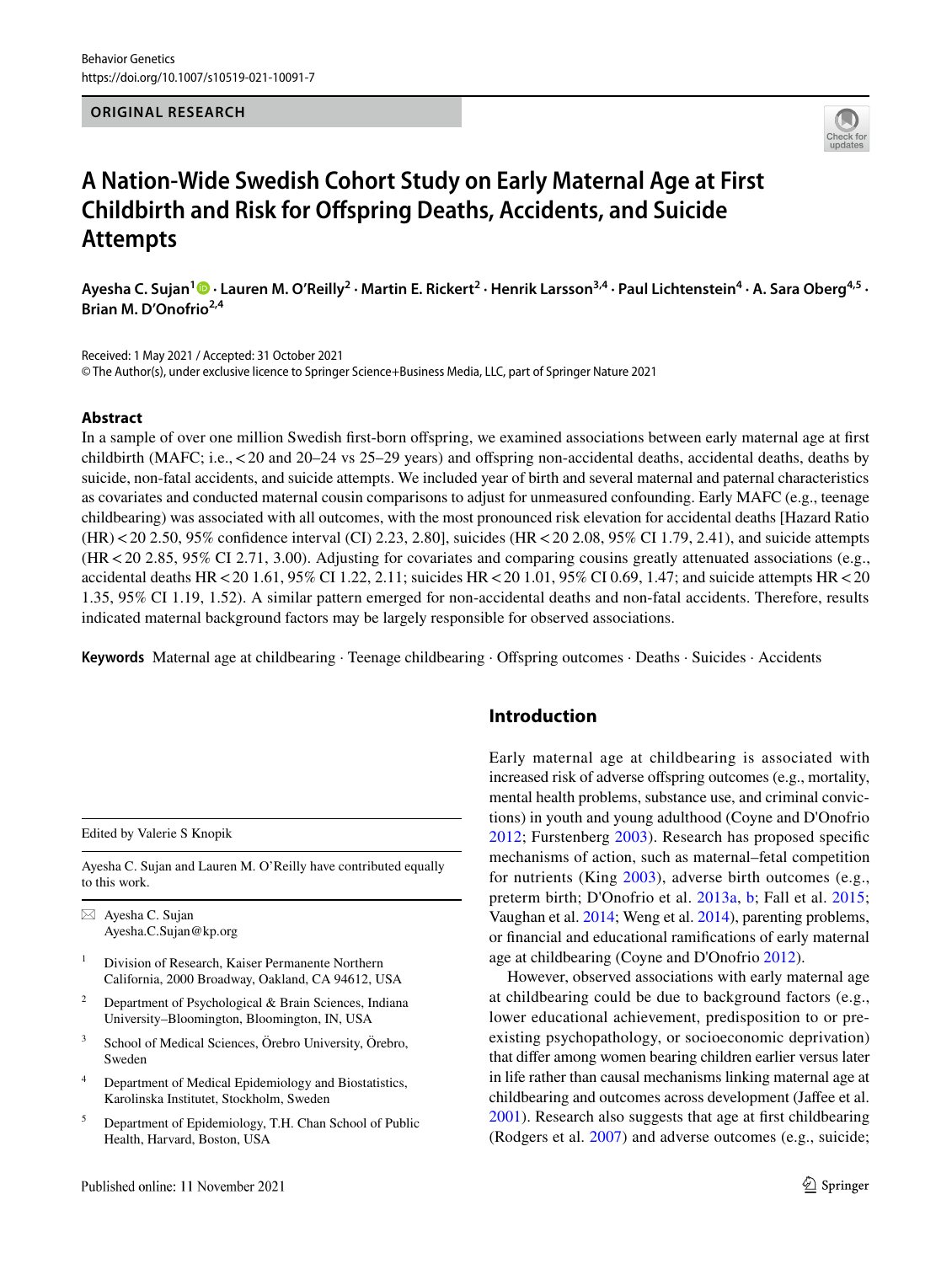Brent and Melhem [2008](#page-7-1)) are heritable, indicating that shared genetic factors could explain associations between early maternal age at childbearing and adverse offspring outcomes (Coyne and D'Onofrio [2012\)](#page-7-0).

Given that background factors could partially or fully confound observed associations with early maternal age at childbearing and experimental methods cannot be used to study maternal age at childbearing, researchers must use observational methods that rigorously adjust for confounding in order to evaluate the consequences of early maternal age at childbearing. The majority of research on early maternal age at childbearing has relied on measured covariates (e.g., maternal educational attainment and socioeconomic status) to account for confounding (e.g., Ekeus et al. [2006](#page-8-7); Myrskylä and Fenelon [2012](#page-8-8); Niederkrotenthaler et al. [2012](#page-8-9); Taylor et al. [1983\)](#page-9-2). However, this approach is greatly limited by (a) the inability to measure all potential confounders and (b) measurement error of the covariates that are included (Academy of Medical Sciences Working Group [2007;](#page-7-2) Rutter [2007](#page-9-3)). Family-based designs are well suited to study the potential effects of early maternal age at childbearing (Coyne and D'Onofrio [2012](#page-7-0); Myrskylä and Fenelon [2012](#page-8-8)), as these designs can account for unmeasured genetic and environmental factors and, thereby, improve the conditions for causal inference.

Previous research that has used family-based designs to study the consequences of early maternal age at childbearing on various offspring behavioral health outcomes, including internalizing problems (Harden et al. [2007\)](#page-8-10), behavior/ conduct problems (D'Onofrio et al. [2009\)](#page-8-11), substance use problems (Harden et al. [2007](#page-8-10)), and criminality (Coyne et al. [2013\)](#page-8-12), has primarily supported a causal interpretation of early maternal age at childbearing. On the other hand, the few reports on offspring mortality have shown mixed results. Two previous studies used sibling comparisons and the same data source as the present study (Swedish registry data) to evaluate associations between maternal age at childbearing and offspring mortality. While the first study found no support for an independent association between early maternal age at childbearing and all-cause mortality (Barclay and Myrskyla [2018\)](#page-7-3), the second study found a linear association between increasing maternal age at childbearing and reduced risk of offspring all-cause mortality and death by suicide (Carslake et al., [2019\)](#page-7-4). Of note, the second study did not evaluate mortality before age 18 as follow-up did not begin until offspring were age 18. Consistent with the second Swedish study, another sibling comparison using Norwegian registry data reported that increasing maternal age at childbirth was associated with reduced risk of offspring death by suicide (Bjørngaard et al. [2013](#page-7-5)).

To address the limitations of previous research, we conducted a population-based study with data obtained from Swedish registers to investigate the magnitude of the associations between early maternal age at first childbirth (MAFC) and death, accident, and suicide attempt outcomes in first-born offspring after accounting for confounding factors. We focused on age at first childbirth to reduce potential bias from birth order and carry over effects (i.e., MAFC affecting subsequent pregnancies). For our outcomes we focused on offspring deaths not due to older age rather than age-related physical diseases. Specifically, we studied associations with non-accidental/non-suicidal deaths (referred throughout as non-accidental deaths), accidental deaths, suicides, non-fatal accidents, and suicide attempts.

We included year of birth and several maternal and paternal characteristics as covariates and conducted cousin comparisons to additionally adjust for unmeasured confounding. Specifically, we examined children of maternal siblings, thereby including half and full cousins. Cousin comparisons account for all environmental factors shared by cousins that make them similar, including any confounding that extends to family background characteristics on their maternal side. Additionally, cousin comparisons help account for some genetic selection because, on average, offspring of full siblings share 12.5% of their genetic variants. Cousin comparisons cannot rule out confounding by factors that are not shared by extended-family members, as well as differences due to paternal characteristics. Therefore, cousin comparisons rule out less confounding than sibling comparisons. The advantage of cousin over sibling comparisons is that cousin comparisons can answer questions about risks that tend to be shared by siblings, including maternal age at first childbirth. Cousin comparisons are also not biased by potential carryover effects. Studying maternal age at childbirth with sibling comparisons is also problematic because differences in year of birth and birth order are highly correlated with differences in maternal age at childbirth within nuclear families. (See D'Onofrio et al. [2013a,](#page-8-2) [b](#page-8-3) for a review on family-based, quasi-experimental designs.)

Therefore, we expand upon previous studies, including Swedish-registry-based research, by (a) restricting the sample to first-born offspring and utilizing cousin comparisons to reduce bias from carryover effects, cohort effects, and birth order, (b) adjusting for year of birth and studying a more recent cohort (offspring born 1973 to 2012) to further reduce bias from cohort effects, and (c) examining additional outcomes, including accidental deaths and suicide attempts.

## **Methods**

This population-based, cohort study used data recorded in national Swedish registries to create a target sample of all first-born, singleton pregnancies without missing data occurring to women under the age of 30 years resulting in live births between 1973 and 2012. This study was approved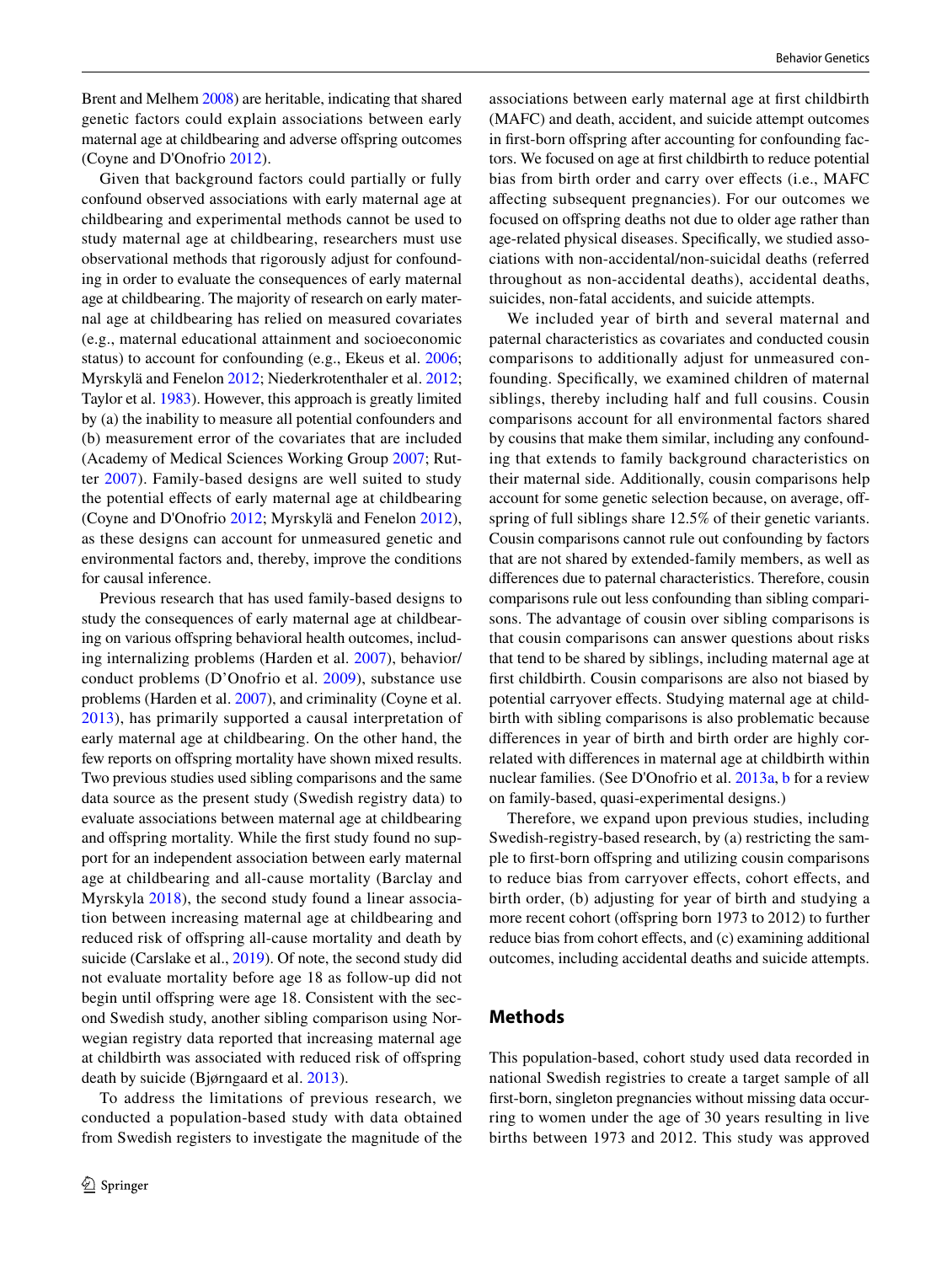by the institutional review board at Indiana University and the regional ethical review board in Stockholm, Sweden. A STROBE checklist (Table S1) documents that the necessary items were included in this report.

We obtained data by linking information from seven Swedish registers. The Medical Birth Register includes information on 96–99% of births and pregnancy characteristics since 1973 (Cnattingius et al. [1990](#page-7-6); National Board of Health and Welfare, [2003](#page-8-13), [2013](#page-8-14)). The Cause of Death Register includes information on principal and contributing causes of death since 1958 (Brooke et al. [2017](#page-7-7)). The National Patient Register began recording information on public hospital admissions in 1964, and from 1987 it covers diagnostic codes from all hospital admissions in Sweden. Since 2001 it additionally includes 80% of diagnostic codes from specialist outpatient care (Ludvigsson et al. [2011](#page-8-15); National Board of Health and Welfare [2009](#page-8-16), [2019](#page-8-17); WHO [1992\)](#page-9-4). The Education Register includes highest level of completed formal education (Statistics Sweden [2009\)](#page-9-5). The National Crime Register includes criminal convictions since 1973 (BRÅ [2011](#page-7-8); Fazel and Grann [2006](#page-8-18)). The Register of the Total Population contains information on all migrations since 1901 (Statistics Sweden [2013\)](#page-9-6). The Multi-Generation Register links all individuals born since 1932 and residing in Sweden since 1961 to their adoptive and biological parents (Statistics Sweden [2010\)](#page-9-7).

## **Measures**

#### **Exposure**

MAFC categories included < 20, 20–24, and 25–29 years. Note that we also examined MAFC as continuous in a sensitivity analyses (see below).

## **Outcomes**

We used either death records or inpatient and outpatient diagnoses made using the International Classification of Diseases (ICD) eighth, ninth, and tenth editions criteria to define all binary outcomes (Table S2 includes specific ICD codes). We included all selected ICD codes if they were present in the hospital or mortality records, regardless of whether they were primary. We assessed offspring mortality before age 40 due to non-accidental deaths (Anderson et al. [2001](#page-7-9)), accidents (i.e., accidental poisoning, accidental overdose, transport accidents, and all other accidents; Anderson et al. [2001;](#page-7-9) Chang et al. [2017;](#page-7-10) Rockett et al. [2010\)](#page-8-19), and suicides (i.e., intentional and undetermined intent self-injurious behavior; e.g., Runeson et al. [2010\)](#page-8-20). Mortality outcomes were coded as ever present (1) or absent (0). To assess nonfatal behavioral health outcomes, we captured accidents or suicide attempts. Given the possibility of repeated accidents or suicide attempts, we coded the first instance of a nonfatal event as present (1); otherwise, absence of a non-fatal event was coded as 0. Given the rarity of suicidal behavior in young childhood (Borges et al. [2008;](#page-7-11) Kosky [1983\)](#page-8-21), we defined suicidal behavior as occurring at or after age 9 years. While suicide and suicide attempt were derived from ICD codes indexing behavior due to intent to injure and not intent to die, research has suggested that these measures are valid and epidemiological research has widely used them to index suicidal behavior (Tøllefsen et al. [2015](#page-9-8)).

#### **Covariates**

We included offspring year of birth as a covariate (categorized into 8 groups). We also controlled for several maternal and paternal characteristics. These characteristics included inpatient and outpatient ICD diagnoses made prior to conception of substance use disorder, schizophrenia, bipolar disorder, intentional or undetermined intent suicide attempts; any criminal convictions before conception; maternal and paternal country of origin (Sweden versus other); and paternal age at childbearing. Previous research has validated the ICD-coded psychiatric diagnoses (D'Onofrio et al. [2012](#page-8-22); Kendler et al. [2012;](#page-8-23) Lichtenstein et al. [2009;](#page-8-24) Tidemalm et al. [2008](#page-9-9)) and shown high predictive validity for the criminality measure (D'Onofrio et al. [2010](#page-8-25); Frisell et al. [2011](#page-8-26)).

## **Analyses**

We conducted analyses in SAS 9.4 and STATA 16.0.

## **Descriptive Statistics**

We assessed the occurrence of the outcomes and the covariates stratified by MAFC categories in the target sample.

# **Associations Between Maternal Age at Childbearing and Offspring Outcomes**

For all models, we fit Cox proportional hazard regression models to account for right censoring. Offspring were censored at date of first event, emigration, death, or end of the study follow up. We fit three models to predict the outcomes from MAFC < 20 years and MAFC 20–25 years. Model 1 was the baseline population-wide model that only accounted for year of birth. Model 2 was the adjusted population-wide model that included all measured covariates as predictors. Model 3 compared exposure-discordant cousin pairs (i.e., cousin pairs who were discordant on MAFC category) while adjusting for measured covariates. We defined cousin pairs as pairs of offspring who shared a maternal grandmother identifier but differed on maternal identifier. For cousin comparisons, we used fixed effects models and stratified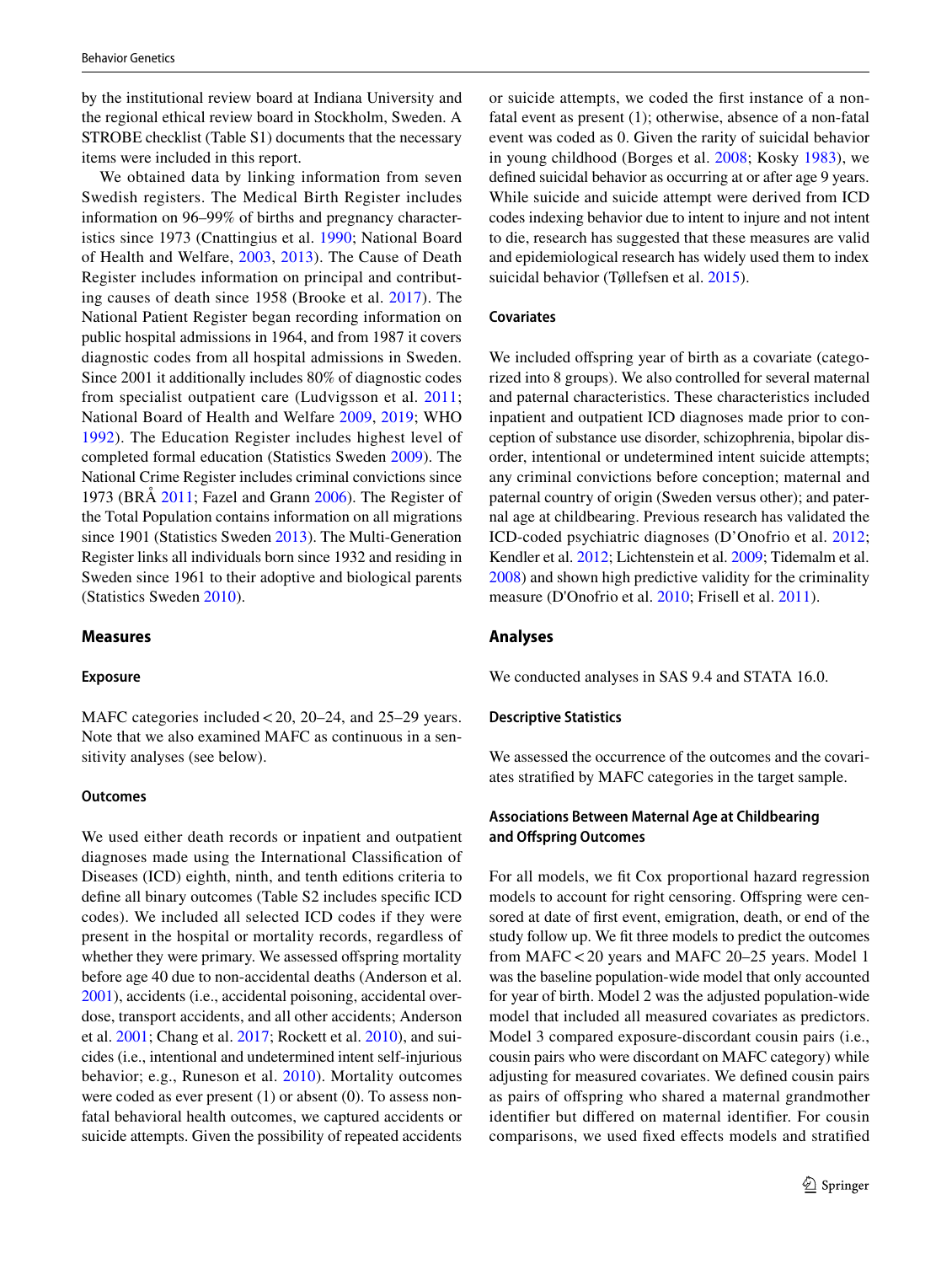Cox regression to make within-family comparisons (Allison [2009\)](#page-7-12).

We fit all models in the entire analytic sample except models predicting suicide and suicide attempt. Because we defined suicide and suicide attempt as occurring after age 9 years, we fit these models in the subsample of offspring born between 1973 and 2004 to allow adequate follow-up time.

## **Sensitivity Analyses**

First, to determine the potential impact of excluding laterborn offspring, we fit the adjusted models in a sample that included second- and later-born offspring. Second, given that the reasons for non-accidental death likely differ in infancy and later in life (Chen et al. [2008;](#page-7-13) Coyne and D'Onofrio [2012](#page-7-0); Olausson et al. [1999](#page-8-27); Restrepo-Méndez et al. [2011](#page-8-28)), we used logistic regression to assess baseline and adjusted population-wide associations between MAFC and nonaccidental death occurring before age one. Third, in order to assess whether the associations with offspring accidental deaths and non-fatal accidents were driven by specific types of accidents, we estimated associations between MAFC and specific types of fatal and non-fatal accidents (i.e., accidental poising related to alcohol use, other accidental poising, accidental overdose, motor vehicle accidents, other transport accidents, and other accidents). Fourth, in order to examine cohort effects, including cohort effects that may have been due to the National Patient Register covering less information for earlier born offspring, we estimated unadjusted associations stratified by year of birth (i.e., 1973–1982, 1983–1992, 1993–2002, 2003–2012). Fifth, we re-estimated all main analyses models using continuous MAFC as a linear predictor to examine whether our decision to categorize MAFC into a few, discrete groups influenced our findings.

# **Results**

## **Sample**

The target sample included 4,070,974 offspring born January 1st 1973 to December 31st 2012 and followed through December 31st 2013 and sequentially excluded offspring who were part of multiple births (99,569), stillborn (13,601), second- or later-born (2,263,620), with missing MAFC (4), or born to women who were 30 years or older (443,980). We excluded offspring born to women 30 years or older because of our focus on early age at first childbearing, and previous research has indicated there is a different pattern of associations with advancing age at childbearing (e.g., Myrskylä and Fenelon [2012](#page-8-8); Sujan et al. [2016](#page-9-10)). After applying the exclusions, the resulting target sample included 1,250,200 singleton, live, first-born offspring born to women under the age of 30 years in Sweden between 1973 and 2012.

To create the analytic sample, we started with the target sample and excluded offspring with missing maternal identifiers (3240), missing paternal identifiers (16,046), fathers with missing paternal age (14,397), mothers with missing country of origin (106), and fathers with missing country of origin (203). The resulting analytic sample of 1,216,208 offspring represents 97.3% of the target sample. For two of our outcomes (i.e., suicide and suicide attempt), we conducted the analyses on a subsample of the analytic sample comprising 1,004,815 offspring born between January 1st 1973 and December 31st 2004 in order to have adequate follow-up time. Otherwise, the risk period started at birth.

## **Descriptive Statistics**

Table [1](#page-4-0) provides the prevalence of the covariates and estimated cumulative incidence of the outcomes by age 25 years stratified by MAFC category in the target sample. Table S3 provides information on the number of exposure discordant cousins stratified by exposure status. Table S4 provides information on the number of cousins who were doubly discordant (i.e., discordant on both the MAFC category and the outcome).

### **Associations with Offspring Outcomes**

#### **Non‑accidental Deaths**

Compared to MAFC 25–29, MAFC < 20 was associated with an elevated risk of non-accidental death in the baseline model [Hazard Ratio (HR) 1.23, 95% confidence interval (CI) 1.14, 1.32; Table [2\]](#page-5-0) and adjusted model (HR 1.14, 95% CI 1.04, 1.24). Among cousins, the association was minimal and could not be distinguished from the null (HR 1.06, 95% CI 0.90, 1.25). Across all models, the relationship between MAFC and non-accidental death showed an inverse linear trend, such that the magnitude of associations between MAFC 20–24 and non-accidental death was smaller compared to MAFC < 20 (Table [2\)](#page-5-0).

#### **Accidental Deaths**

Compared to MAFC 25–29, early MAFC was associated with increased risk of accidental death in the baseline model (MAFC < 20 HR 2.50, 95% CI 2.23, 2.80; MAFC 20–24 HR 1.42, 95% CI 1.30, 1.56). This association was attenuated in adjusted (MAFC < 20 HR 1.96, 95% CI 1.71, 2.25; MAFC 20–24 HR 1.31, 95% CI 1.19, 1.45) and cousin comparison models (MAFC < 20 HR 1.61, 95% CI 1.22, 2.11; MAFC 20–24 HR 0.99, 95% CI 0.81, 1.21).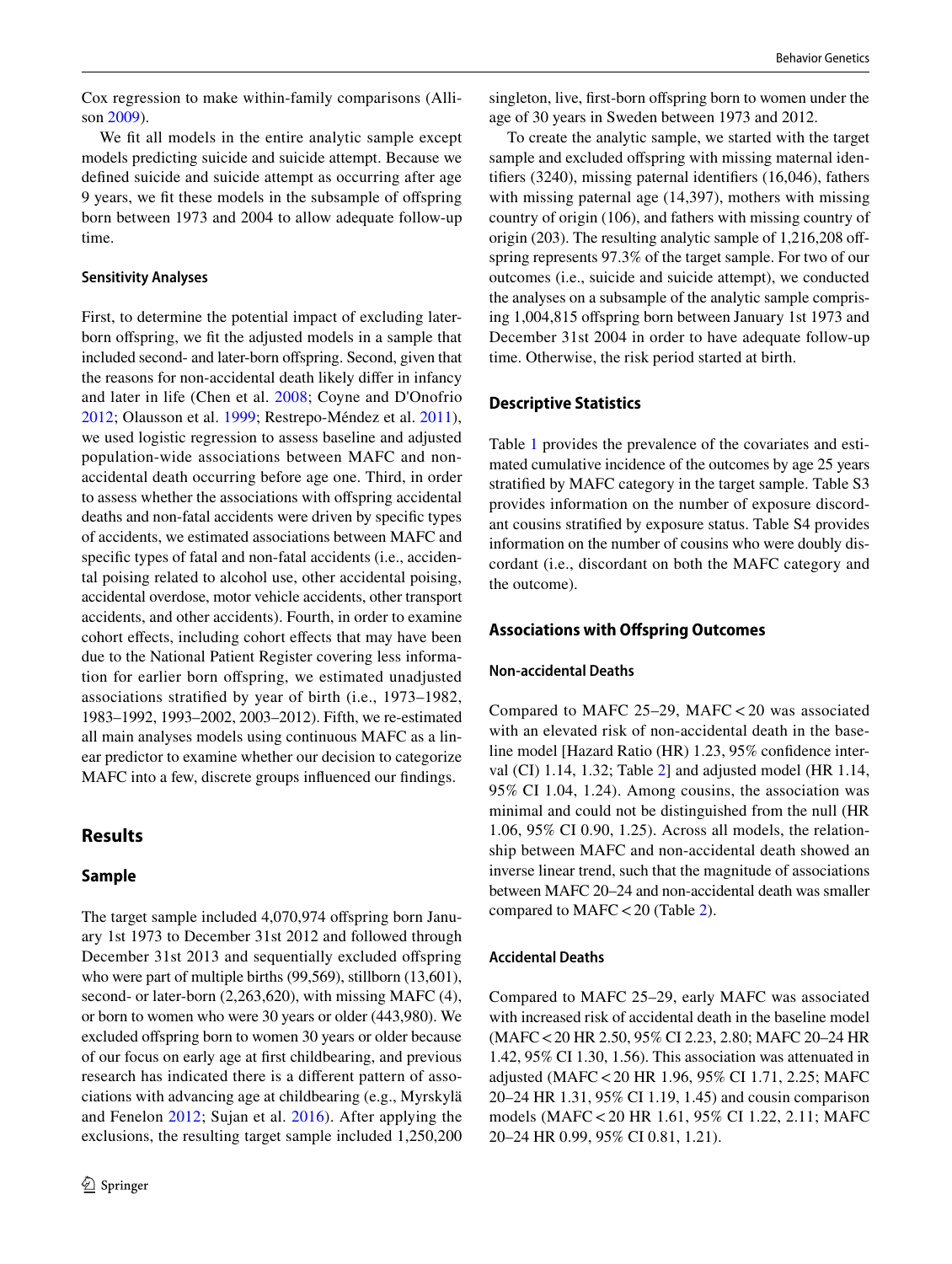# <span id="page-4-0"></span>**Table 1** Demographics in target sample

|                                                         | Maternal age at first childbirth (years) |                       |                      |  |
|---------------------------------------------------------|------------------------------------------|-----------------------|----------------------|--|
|                                                         | $<\!20$                                  | $20 - 24$             | $25 - 29$            |  |
|                                                         | $n = 114,006(9.1\%)$                     | $n = 525,330(42.0\%)$ | $n = 610,864(48.9%)$ |  |
| <b>Offspring Outcomes</b>                               |                                          |                       |                      |  |
| Non-accidental deaths <sup>a</sup>                      | 1092(1.1)                                | 3658 (0.8)            | 3173 (1.0)           |  |
| Accidental deaths <sup>a</sup>                          | 357(0.4)                                 | 865(0.2)              | 566 $(0.2)$          |  |
| Non-alcohol related accidental poisoning <sup>a</sup>   | 2(0.0)                                   | 9(0.0)                | 5(0.0)               |  |
| Alcohol related accidental poisoning <sup>a</sup>       | 14(0.0)                                  | 20(0.0)               | 12(0.0)              |  |
| Accidental overdose <sup>a</sup>                        | 44(0.1)                                  | 97(0.0)               | 51(0.0)              |  |
| Motor vehicle accidents <sup>a</sup>                    | 216(0.3)                                 | 520(0.1)              | 334(0.1)             |  |
| Other transport accidents <sup>a</sup>                  | 125(0.2)                                 | 341(0.1)              | 213(0.0)             |  |
| Other accidents <sup>a</sup>                            | 222(0.3)                                 | 549 (0.2)             | 397(0.1)             |  |
| Suicides <sup>a</sup>                                   | 158(0.2)                                 | 396(0.1)              | 242(0.1)             |  |
| Non-fatal accidents <sup>a</sup>                        | 9930 (10.7)                              | 43,128 (10.6)         | 45,079 (10.7)        |  |
| Non-alcohol related accidental poisoning <sup>a</sup>   | 158(0.2)                                 | 547(0.1)              | 556 $(0.1)$          |  |
| Alcohol related accidental poisoning <sup>a</sup>       | 57(0.1)                                  | 145(0.0)              | 96(0.0)              |  |
| Accidental overdose <sup>a</sup>                        | 264(0.3)                                 | 805(0.2)              | 642(0.2)             |  |
| Motor vehicle accidents <sup>a</sup>                    | 4642 (5.6)                               | 19,016(5.2)           | 17,216(4.8)          |  |
| Other transport accidents <sup>a</sup>                  | 4757 (5.7)                               | 1923(5.3)             | 17,640(4.8)          |  |
| Other accidents <sup>a</sup>                            | 9423 (10.8)                              | 41,648 (10.8)         | 43,792 (10.9)        |  |
| Suicide attempts <sup>a</sup>                           | 1790(2.2)                                | 4719 (1.4)            | 3173(1.0)            |  |
| Year of birth                                           |                                          |                       |                      |  |
| 1973 to 1977                                            | 32,323 (28.4)                            | 96,550 (18.4)         | 69,479 (11.4)        |  |
| 1978 to 1982                                            | 19,749 (17.3)                            | 76,775 (14.6)         | 63,948 (10.5)        |  |
| 1983 to 1987                                            | 14,251 (12.5)                            | 74,191 (14.1)         | 71,333 (11.7)        |  |
| 1988 to 1992                                            | 15,412 (13.5)                            | 87,945 (16.7)         | 91,562(15)           |  |
| 1993 to 1997 (reference)                                | 9789 (8.6)                               | 58,351 (11.1)         | 80,347 (13.2)        |  |
| 1998 to 2002                                            | 7402 (6.5)                               | 40,477 (7.7)          | 72,497 (11.9)        |  |
| 2003 to 2007                                            | 7451 (6.5)                               | 41,329 (7.9)          | 78,112 (12.8)        |  |
| 2008 to 2012                                            | 7629(6.7)                                | 49,712 (9.5)          | 83,586 (13.7)        |  |
| Maternal characteristics                                |                                          |                       |                      |  |
| Substance use disorder diagnosis before conception      | 1307(1.1)                                | 5030(1)               | 3999 (0.7)           |  |
| Schizophrenia or bipolar disorder before conception     | 23(0)                                    | 335(0.1)              | 659(0.1)             |  |
| Definite or uncertain suicide attempt before conception | 2323(2)                                  | 8149 (1.6)            | 6790(1.1)            |  |
| Any criminal convictions before conception              | 8201 (7.2)                               | 34,894 (6.6)          | 34,654 (5.7)         |  |
| Country of origin                                       |                                          |                       |                      |  |
| Sweden                                                  | 93,770 (82.3)                            | 444,646 (84.6)        | 529,577 (86.7)       |  |
| Missing                                                 | 433(0.4)                                 | 1446(0.3)             | 1511(0.2)            |  |
| Paternal characteristics                                |                                          |                       |                      |  |
| Age at year of birth                                    |                                          |                       |                      |  |
| $<$ 20 years                                            | 12,925 (11.3)                            | 3619(0.7)             | 244(0)               |  |
| 20 to 24 years                                          | 64,178 (56.3)                            | 164,771 (31.4)        | 26,009(4.3)          |  |
| 25 to 29 years (reference)                              | 24,109 (21.1)                            | 246,125 (46.9)        | 265, 145 (43.4)      |  |
| 30 and older                                            | 8073(7.1)                                | 96,404 (18.4)         | 305,253 (50)         |  |
| Missing                                                 | 4721 (4.1)                               | 14,411(2.7)           | 14,213(2.3)          |  |
| Substance use disorder diagnosis before conception      | 2291(2)                                  | 7592 (1.4)            | 6116(1)              |  |
| Schizophrenia or bipolar disorder before conception     | 89(0.1)                                  | 432(0.1)              | 539 $(0.1)$          |  |
| Definite or uncertain suicide attempt before conception | 1317(1.2)                                | 4769 (0.9)            | 3999 (0.7)           |  |
| Any criminal convictions before conception              | 40,293 (35.3)                            | 153,465 (29.2)        | 146,342 (24)         |  |
| Country of origin                                       |                                          |                       |                      |  |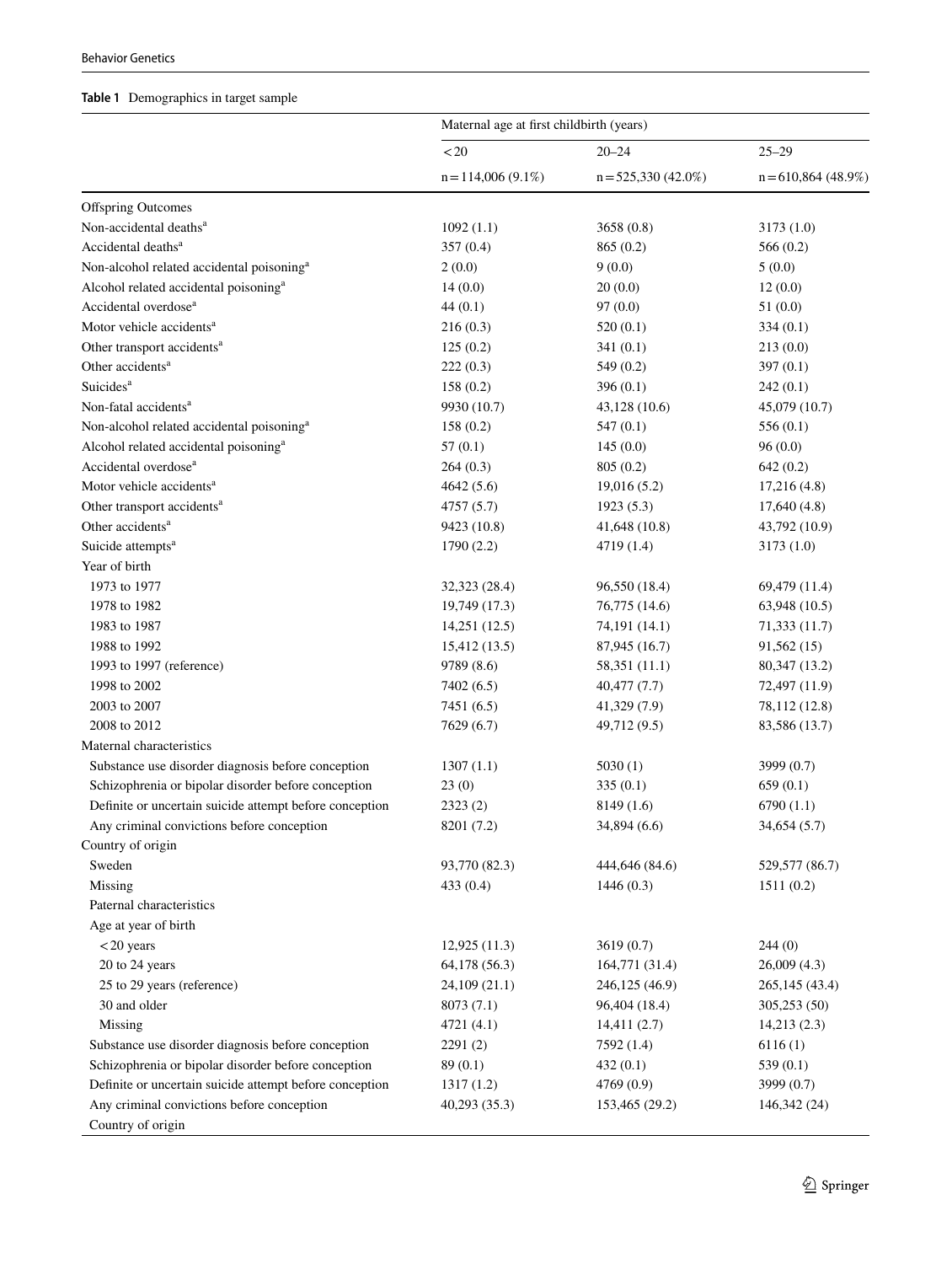#### **Table 1** (continued)

|         | Maternal age at first childbirth (years) |                       |                                   |  |
|---------|------------------------------------------|-----------------------|-----------------------------------|--|
|         | < 20                                     | $20 - 24$             | $25 - 29$<br>$n = 610,864(48.9%)$ |  |
|         | $n = 114,006(9.1\%)$                     | $n = 525,330(42.0\%)$ |                                   |  |
| Sweden  | 87,547 (76.8)                            | 429,743 (81.8)        | 522,555 (85.5)                    |  |
| Missing | 3514(3.1)                                | 8552 (1.6)            | 7146 (1.2)                        |  |

<sup>a</sup>Age 25 Kaplan Meier estimate

<span id="page-5-0"></span>**Table 2** Associations between maternal age at first childbirth and offspring mortality and morbidity

|                               | <b>Baseline</b>   | Adjusted         | Cousin comparison |
|-------------------------------|-------------------|------------------|-------------------|
|                               | HR (95% CI)       | HR (95% CI)      | HR (95% CI)       |
| Non-accidental deaths         |                   |                  |                   |
| $MAFC < 20$ years             | 1.23(1.14, 1.32)  | 1.14(1.04, 1.24) | 1.06(0.90, 1.25)  |
| MAFC 20-24 years              | 1.08(1.02, 1.13)  | 1.05(1.00, 1.11) | 1.04(0.93, 1.15)  |
| Accidental deaths             |                   |                  |                   |
| $MAFC < 20$ years             | 2.50(2.23, 2.80)  | 1.96(1.71, 2.25) | 1.61(1.22, 2.11)  |
| MAFC 20-24 years              | 1.42(1.30, 1.56)  | 1.31(1.19, 1.45) | 0.99(0.81, 1.21)  |
| Suicides <sup>a</sup>         |                   |                  |                   |
| $MAFC < 20$ years             | 2.08(1.79, 2.41)  | 1.57(1.31, 1.89) | 1.01(0.69, 1.47)  |
| MAFC 20-24 years              | 1.36(1.21, 1.53)  | 1.25(1.10, 1.43) | 0.98(0.74, 1.30)  |
| Non-fatal accidents           |                   |                  |                   |
| $MAFC < 20$ years             | 1.41(1.38, 1.44)  | 1.30(1.27, 1.33) | 1.14(1.08, 1.19)  |
| MAFC 20-24 years              | 1.16(1.14, 1.17)  | 1.11(1.10, 1.13) | 1.04(1.01, 1.07)  |
| Suicide attempts <sup>a</sup> |                   |                  |                   |
| $MAFC < 20$ years             | 2.85(2.71, 3.00)  | 2.16(2.03, 2.29) | 1.35(1.19, 1.52)  |
| MAFC 20-24 years              | 1.48 (1.42, 1.54) | 1.34(1.28, 1.39) | 1.09(1.00, 1.19)  |

*HR* hazard ratio, *CI* confidence interval, *MAFC* maternal age at first childbirth. Reference group is MAFC of 25 to 29 years

a Suicide and suicide attempt analyses conducted in a subsample of offspring born 1973 through 2004 in order to have an adequate follow up period

## **Death by Suicide**

In baseline models, early MAFC was associated with an elevated risk of suicide (MAFC < 20 HR 2.08, 95% CI 1.79, 2.41; MAFC < 20–24 HR 1.36, 95% CI 1.21, 1.53). The association was attenuated after covariate adjustment (MAFC < 20 HR 1.57, 95% CI 1.31, 1.89; MAFC < 20–24 HR 1.25, 95% CI 1.10, 1.43). Moreover, early MAFC was not associated with increased risk of suicide in the cousin comparison models (MAFC < 20 HR 1.01, 95% CI 0.69, 1.47; MAFC 20–24 HR 0.98, 95% CI 0.74, 1.30).

## **Non‑fatal Accidents**

MAFC < 20 was associated with increased risk for nonfatal accidents (baseline HR 1.41, 95% CI 1.38, 1.44), which remained largely unchanged when including measured covariates (adjusted HR 1.30, 95% CI 1.27, 1.33). The results were similar, albeit smaller in magnitude, for MAFC 20–24 (baseline HR 1.16, 95% CI 1.14, 1.17; adjusted HR 1.11, 95% CI 1.10, 1.13). When comparing cousins, the associations with non-fatal accidents were substantially attenuated (MAFC < 20 HR 1.14, 95% CI 1.08, 1.19; MAFC 20–24 HR 1.04, 95% CI 1.01, 1.07).

#### **Suicide Attempts**

In baseline and adjusted population-wide models, earlier MAFC was associated with increased risk of suicide attempt. Associations with MAFC < 20 (baseline HR 2.85, 95% CI 2.71, 3.00; adjusted HR 2.16, 95% CI 2.03, 2.29) were stronger than associations with MAFC 20–24 (baseline HR 1.48, 95% CI 1.42, 1.54; adjusted HR 1.34, 95% CI 1.28, 1.39). Associations with early MAFC were attenuated in the cousin comparisons (MAFC < 20 HR 1.35, 95% CI 1.19, 1.52; MAFC 20–24 HR 1.09, 95% CI 1.00, 1.19).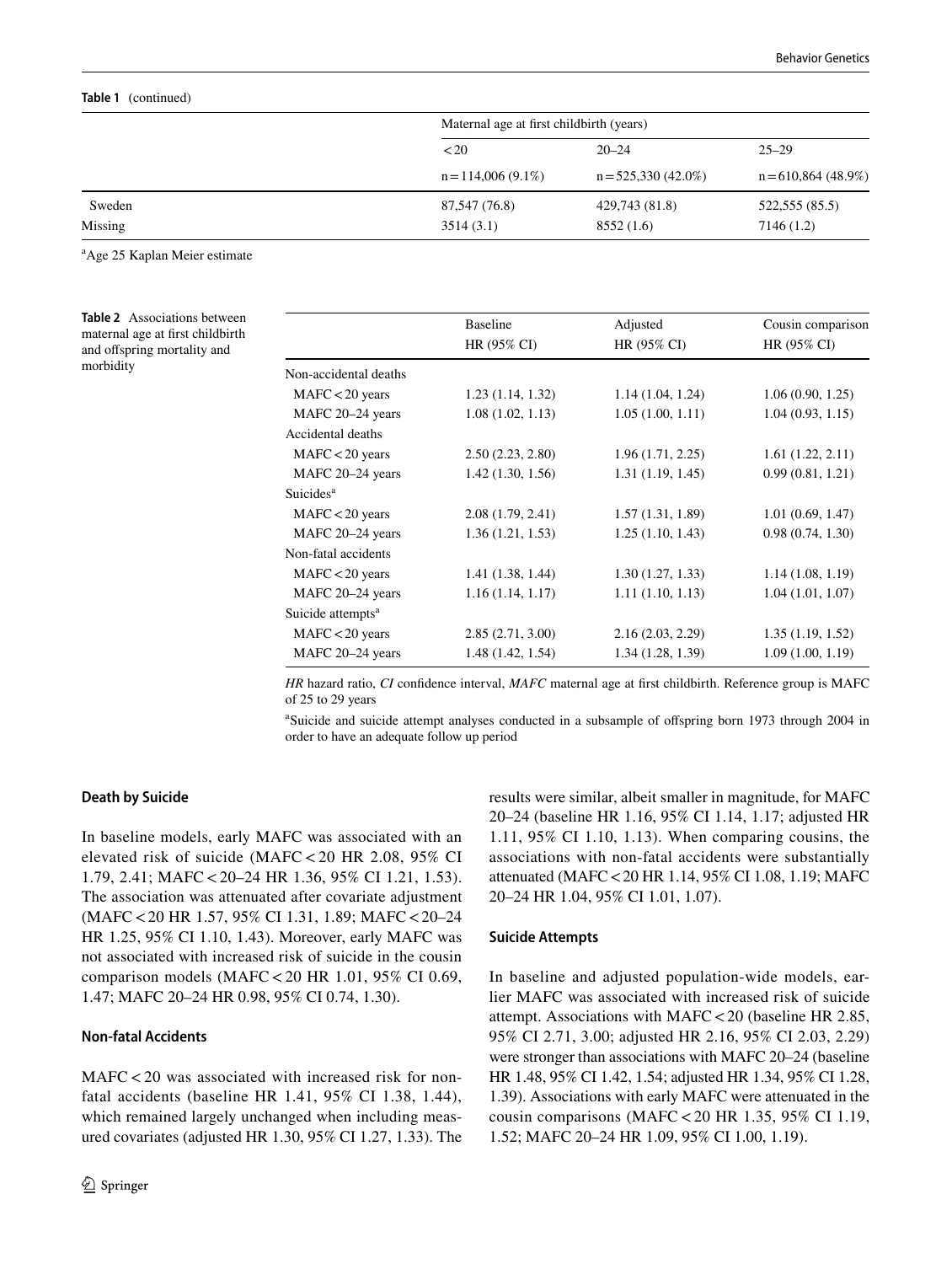#### **Sensitivity Analyses**

Sensitivity analyses suggested that the main findings were commensurate in a sample that did not exclude second- and later-born offspring, though the magnitude of the associations were somewhat smaller than in the sample restricted to first-born offspring (Table S5). Early MAFC was also not associated with infant non-accidental death before age one in population-wide models, suggesting that observed associations with non-accidental death in main analyses models were not driven by infant mortality (Table S6). Baseline associations were also generally similar across the different types of accidents (though substance-related accidents were slightly higher), suggesting that observed associations with fatal and non-fatal accidents were not driven by a specific type of accident (Table S7). Though we lacked statistical power to precisely estimate associations stratified by year of birth, unadjusted associations were also generally similar across years of birth, reducing concerns that cohort effects and selective outcome missingness among earlier born offspring influenced our results (Table S8). Additionally, we found the same patterns of results for all the outcomes across all three models when we used continuous MAFC. The crude associations with continuous MAFC were largest for accidental deaths, suicides, and suicide attempts, and adjusting for measured covariates and comparing cousins greatly reduced the magnitude of the associations (Table S9).

# **Discussion**

In a sample of over one million Swedish first-born offspring, we examined associations between early MAFC (i.e., < 20 and 20–24 compared to 25–29 years) and offspring non-accidental deaths, accidental deaths, deaths by suicide, non-fatal accidents, and suicide attempts in offspring. Consistent with previous studies (Ekeus et al. [2006;](#page-8-7) Myrskylä and Fenelon [2012;](#page-8-8) Niederkrotenthaler et al. [2012](#page-8-9); Taylor et al. [1983](#page-9-2)), our results showed that early MAFC was associated with all assessed outcomes in population-wide models. However, given that MAFC is associated with other risk factors for adverse offspring outcomes, the observed population-wide associations could have been due to confounding factors, such as variance in paternal characteristics. Therefore, we compared cousins born to women of different ages while also adjusting for year of birth and maternal and paternal characteristics. Consistent with a previous sibling-comparison study that did not support an independent association between early MAFC and offspring mortality (Barclay and Myrskyla [2018](#page-7-3)), our cousin comparison suggested that early MAFC was not associated with a substantial increased risk of offspring non-accidental deaths and deaths by suicide. However, we did find independent associations between

MAFC before age 20 and accidental deaths, non-fatal accidents, and suicide attempt in cousin comparison models.

Our findings should be interpreted in light of several limitations. First, the remaining independent associations could be due to unmeasured confounding as cousin comparisons cannot rule out confounding by factors that are not shared by extended-family members or differences due to paternal characteristics. Unlike some previous studies, we did not conduct sibling comparisons, which could have ruled out additional confounding from factors shared within nuclear families. We did not include sibling comparisons due to their inability to differentiate carryover effects, birth order, and year of birth from the associations with maternal age at childbearing. Second, we could not rule out the possibility that observed associations may have been influenced by differential observation time, as offspring born in early years had longer follow-up than offspring born in subsequent years. While our use of Cox proportional hazard regression models and adjustment for year of birth likely limit the influence of differential follow-up on the observed associations, we cannot rule it out as a possibility. Third, despite our large sample size, we lacked statistical power to precisely estimate associations with death by suicide in the cousin comparison model, as well as in some sensitivity analyses. Fourth, we conducted analyses on a Swedish population-based sample and do not know if findings will generalize to other populations. Therefore, future studies will need to evaluate whether our findings replicate across other populations, especially those in which early MAFC is more common (e.g., the United States; Kearney and Levine [2012](#page-8-29)).

Despite these limitations, our results have important implications. The results suggest that background factors associated with early MAFC, such as low socioeconomic status and/or genetic factors, rather than MAFC itself may be largely responsible for the observed associations between early MAFC and adverse offspring outcomes, primarily non-accidental deaths and suicide. This finding is consistent with prior literature examining the role of education and cognitive ability in relation to MAFC, which supported the role of between-family variance, compared to within-family variance, in examining differences in MAFC (Rodgers et al. [2008\)](#page-8-30). One potential genetic pathway may be that of risky decision-making. Teenage childbearing is associated with conduct disorder and externalizing and self-control problems (Coyne and D'Onofrio [2012\)](#page-7-0), which are partly attributed to genetic contributions (Hicks et al. [2004\)](#page-8-31), and may, in turn, be associated with genetic vulnerabilities and risk for adverse outcomes in the offspring. However, similar to previous studies, different outcomes displayed different associations with early MAFC (Shaw et al. [2006\)](#page-9-11). Notably, offspring accidental deaths and suicide attempts remain relatively elevated in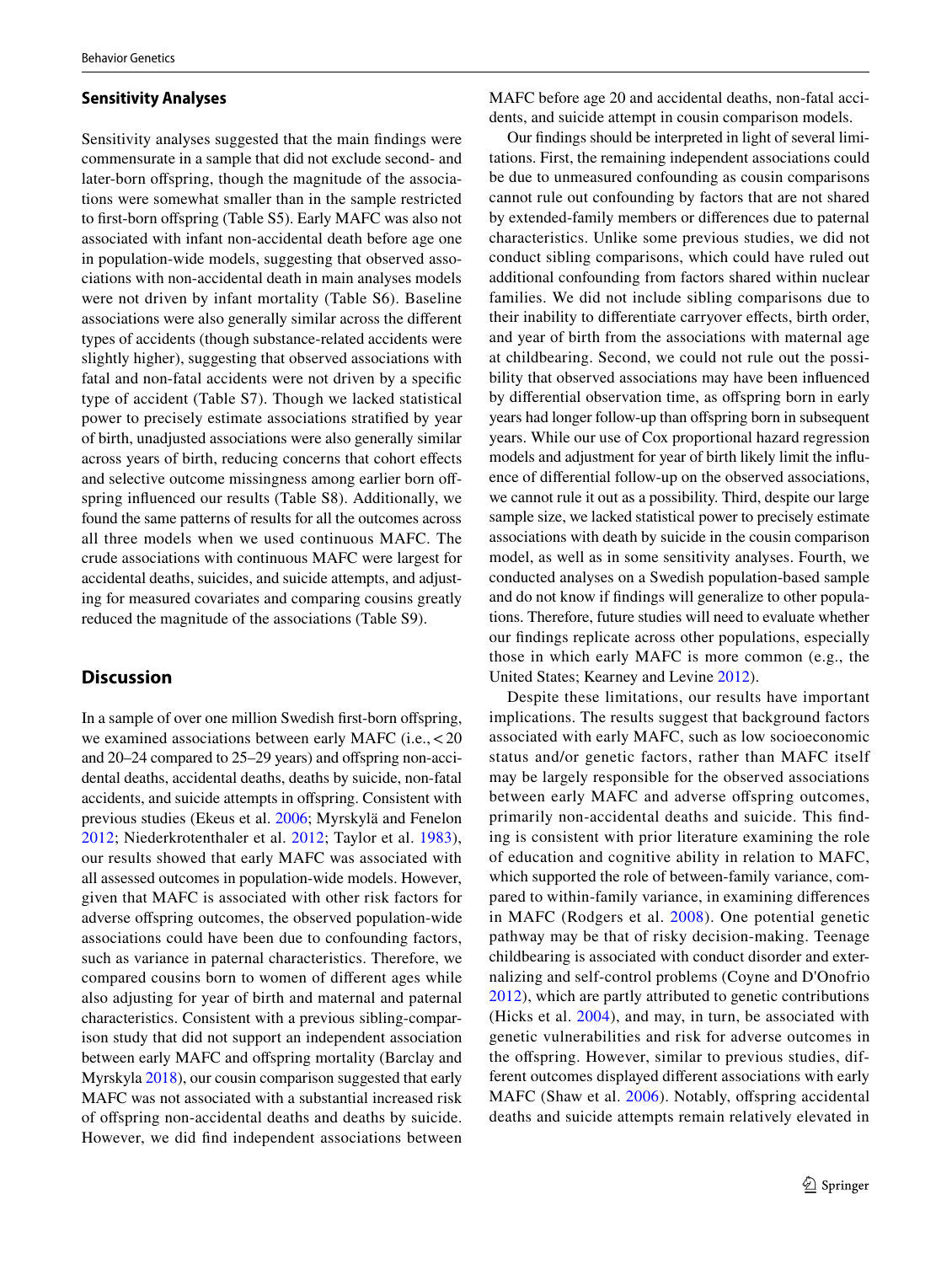the cousin comparisons, and to a smaller degree, nonfatal accidents. Results for accidents and suicide attempts are mixed in previous literature and our contribution of a cousin comparison aids in the nuances of differential associations with various outcomes. Our findings suggest that rather than intervening to prevent early MAFC, atrisk families and, in particular, young mothers may benefit more from intervention efforts focused on changing other modifiable risk factors that impact offspring development (Jaffee et al. [2001](#page-8-5)). For example, previous research has suggested that potential mechanisms of the associations between maternal age at childbearing and offspring outcomes may be low maternal supervision, maternal anxiety and depression, and maternal smoking (Shaw et al. [2006](#page-9-11); Taylor et al. [1983\)](#page-9-2), which may be indicative of maternal stress and low socioeconomic status. Bolstering individual-level interventions with population-level interventions targeted at poverty may provide a more holistic approach of supporting teenage mothers and addressing adverse offspring outcomes.

**Supplementary Information** The online version contains supplementary material available at https://doi.org/10.1007/s10519-021-10091-7.

**Author Contributions** ACS, LMO, and BMD conceptualized and designed the study. ACS analyzed the data. ACS and LMO drafted the manuscript. All authors provided critical revisions. ACS and LMO obtained funding for the study. BMD and ASA provided supervision.

**Funding** This work was supported by a National Science Foundation Graduate Research Fellowship (1342962 to ACS) and the National Institute of Mental Health of the National Institutes of Health (F31MH121039 to LMO).

**Data Availability** The data used in this study are national register information. The authors had no special privileges in accessing the data. Dissemination of personal information is regulated by the Swedish Secrecy Act. In accordance with Swedish law, researchers seeking access to individual-level data must apply for permission through a Research Ethics Board (etikprovningsmyndigheten.se) and from the primary owners, Statistics Sweden (https://www.scb.se/en/services/ guidance-for-researchers-and-universities), and the National Board of Health and Welfare (https://www.socialstyrelsen.se/en/statistics-anddata/statistics/).

**Code Availability** We conducted analyses in SAS 9.4 and STATA 16.0.

## **Declarations**

**Conflict of interest** Ayesha C. Sujan, Lauren M. O'Reilly, Martin E. Rickert, Henrik Larsson, Paul Lichtenstein, A. Sara Oberg and Brian M. D'Onofrio declare that they have no conflict of interest.

**Ethical Approval** The institutional review board at Indiana University and the regional ethical review board in Stockholm, Sweden, approved this study.

**Informed Consent** According to Swedish law, informed consent was not necessary because the study used data available from national Swedish registries.

**Human and Animal Rights** All data made available to the investigators were done so without identifying information, and the dataset did not involve "intervention or interaction" with subjects for the proposed research. Analysis of the dataset is exempt under Exemption 45 CFR 46.101(b)(4). It involves the study of "existing data … recorded by the investigator in such a manner that subjects cannot be identified." These designations have been confirmed with Institutional Review Boards at the IU (#1404771406A003).

# **References**

- <span id="page-7-2"></span>Academy of Medical Sciences Working Group (2007) Identifying the environmental causes of disease: how should we decide what to believe and when to take action? Academy of Medical Sciences, London
- <span id="page-7-12"></span>Allison PD (2009) Fixed effects regression models. Sage, Washington  $DC$
- <span id="page-7-9"></span>Anderson RN, Miniño AM, Hoyert DL, Rosenberg HM (2001) Comparability of cause of death between ICD–9 and ICD–10: preliminary estimates. Natl Vital Stat Rep 18(2):1–32
- <span id="page-7-3"></span>Barclay K, Myrskyla M (2018) Parental age and offspring mortality: negative effects of reproductive ageing may be counterbalanced by secular increases in longevity. Popul Stud (camb) 72(2):157–173. https://doi.org/10.1080/00324728.2017.1411969
- <span id="page-7-5"></span>Bjørngaard JH, Bjerkeset O, Vatten L, Janszky I, Gunnell D, Romundstad P (2013) Maternal age at child birth, birth order, and suicide at a young age: a sibling comparison. Am J Epidemiol 177(7):638-644. https://doi.org/10.1093/aje/kwt014
- <span id="page-7-11"></span>Borges G, Benjet C, Medina-Mora ME, Orozco R, Nock M (2008) Suicide ideation, plan, and attempt in the Mexican Adolescent Mental Health Survey. J Am Acad Child Adolesc Psychiatry 47(1):41–52. https://doi.org/10.1097/chi.0b013e31815896ad
- <span id="page-7-8"></span>BRÅ (2011) Criminal Statistics of Sweden 2010. https://www.bra.se/ download/8.656e38431321e85c24d80005741/2011\_kriminalst atistik\_2010.pdf
- <span id="page-7-1"></span>Brent D, Melhem N (2008) Familial transmission of suicidal behavior. Psychiatr Clin N Am 31(2):157–177
- <span id="page-7-7"></span>Brooke HL, Talback M, Hornblad J, Johansson LA, Ludvigsson JF, Druid H, Ljung R (2017) The Swedish cause of death register. Eur J Epidemiol 32(9):765–773. [https:// doi. org/ 10. 1007/](https://doi.org/10.1007/s10654-017-0316-1) s10654-017-0316-1
- <span id="page-7-4"></span>Carslake D, Tynelius P, van den Berg GJ, Davey Smith G (2019) Associations of parental age with offspring all-cause and causespecific adult mortality. Sci Rep 9(1):17097. https://doi.org/10. 1038/s41598-019-52853-8
- <span id="page-7-10"></span>Chang Z, Quinn PD, Hur K et al (2017) Association between medication use for attention-deficit/hyperactivity disorder and risk of motor vehicle crashes. JAMA Psychiat 74(6):597-603. https://doi. org/10.1001/jamapsychiatry.2017.0659
- <span id="page-7-13"></span>Chen X-K, Wen SW, Fleming N, Yang Q, Walker MC (2008) Increased risks of neonatal and postneonatal mortality associated with teenage pregnancy had different explanations. J Clin Epidemiol 61(7):688–694. [https:// doi. org/ 10. 1016/j. jclin epi. 2007. 08. 009](https://doi.org/10.1016/j.jclinepi.2007.08.009)
- <span id="page-7-6"></span>Cnattingius S, Ericson A, Gunnarskog J, Kallen B (1990) A quality study of a medical birth registry. Scand J Soc Med 18(2):143–148
- <span id="page-7-0"></span>Coyne CA, Dnofrio BM (2012) Chapter 4 - some (but not much) progress toward understanding teenage childbearing: a review of research from the past decade. In: Benson JB (ed) Advances in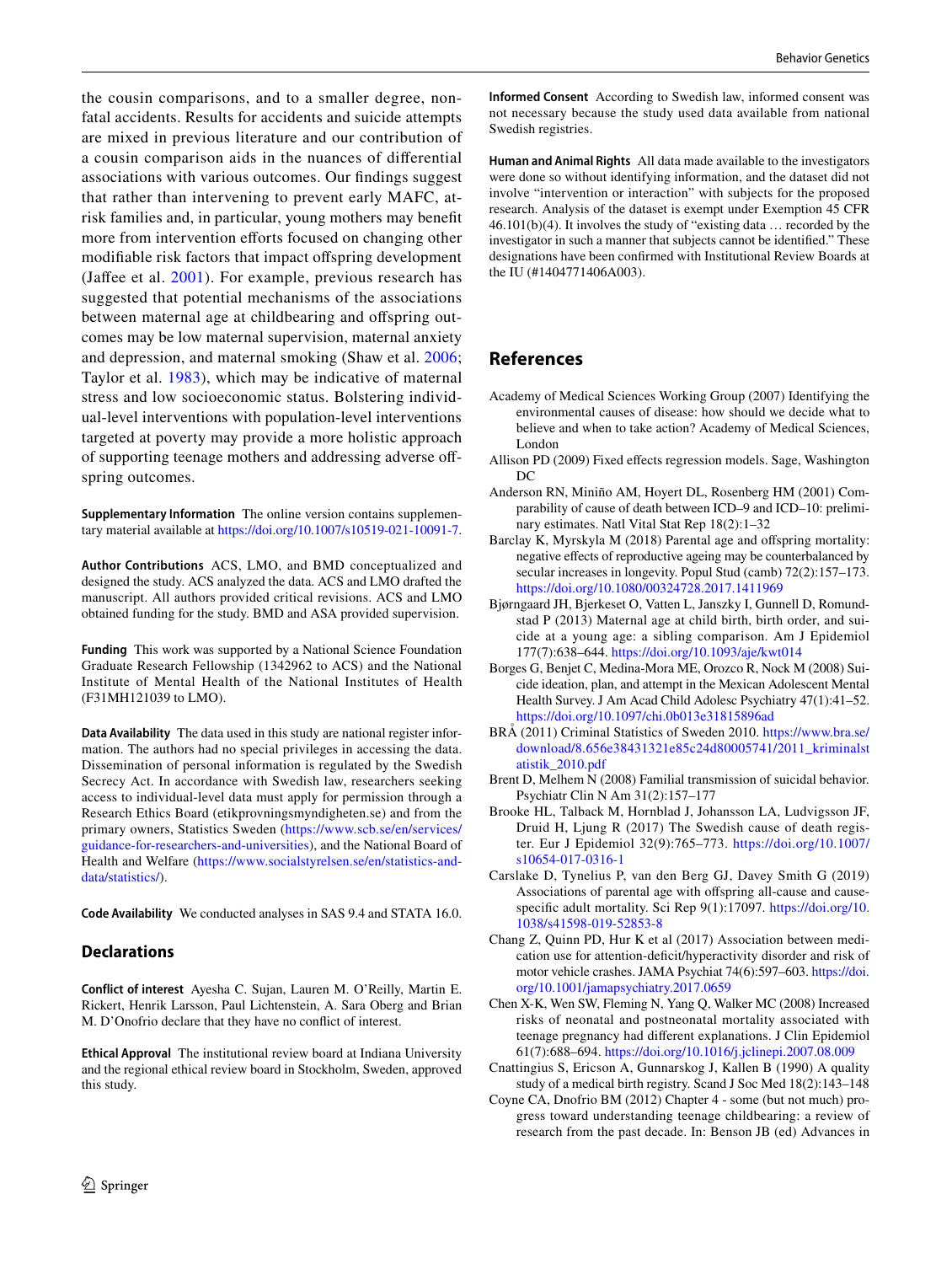child development and behavior (Vol 42, pp 113–152): JAI, Academic Press. Cambridge

- <span id="page-8-12"></span>Coyne CA, Långström N, Rickert ME, Lichtenstein P, D'Onofrio BM (2013) Maternal age at first birth and offspring criminality: using the children-of-twins design to test causal hypotheses. Dev Psychopathol 25(1):17–35
- <span id="page-8-11"></span>D'Onofrio BM, Goodnight JA, Van Hulle CA, Rodgers JL, Rathouz PJ, Waldman ID, Lahey BB (2009) Maternal age at childbirth and offspring disruptive behaviors: testing the causal hypothesis. J Child Psychol Psychiatry 50(8):1018-1028. https://doi. org/10.1111/j.1469-7610.2009.02068.x
- <span id="page-8-22"></span>D'Onofrio BM, Rickert ME, Långström N, Donahue KL, Coyne CA, Larsson H, Lichtenstein P (2012) Familial confounding of the associations between maternal smoking during pregnancy and offspring substance use and problems. Arch Gen Psychiatry 69:1140–1150
- <span id="page-8-25"></span>D'Onofrio BM, Singh AL, Iliadou A, Lambe M, Hultman C, Grann M, Lichtenstein P (2010) Familial confounding of the association between maternal smoking during pregnancy and offspring criminality: A population-based study in Sweden. Arch Gen Psychiatry 67:529–538
- <span id="page-8-2"></span>D'Onofrio BM, Class QA, Rickert ME, Larsson H, Langstrom N, Lichtenstein P (2013a) Preterm birth and mortality and morbidity: a population-based quasi-experimental study. JAMA Psychiat 70(11):1231-1240. https://doi.org/10.1001/jamapsychi [atry. 2013. 2107](https://doi.org/10.1001/jamapsychiatry.2013.2107)
- <span id="page-8-3"></span>D'Onofrio BM, Lahey BB, Turkheimer E, Lichtenstein P (2013b) Critical need for family-based, quasi-experimental designs in integrating genetic and social science research. Am J Public Health 103(Suppl 1):S46-55. https://doi.org/10.2105/AJPH. [2013. 301252](https://doi.org/10.2105/AJPH.2013.301252)
- <span id="page-8-7"></span>Ekeus C, Olausson PO, Hjern A (2006) Psychiatric morbidity is related to parental age: a national cohort study. Psychol Med 36(2):269– 276. https://doi.org/10.1017/s0033291705006549
- <span id="page-8-4"></span>Fall CHD, Sachdev HS, Osmond C, Restrepo-Mendez MC, Victora C, Martorell R, Investigators C (2015) Association between maternal age at childbirth and child and adult outcomes in the off spring: a prospective study in five low-income and middle-income countries (COHORTS collaboration). Lancet Glob Health 3(7):E366–E377. https://doi.org/10.1016/s2214-109x(15)00038-8
- <span id="page-8-18"></span>Fazel S, Grann M (2006) The population impact of severe mental illness on violent crime. Am J Psychiatry 163(8):1397–1403
- <span id="page-8-26"></span>Frisell T, Lichtenstein P, Langstrom N (2011) Violent crime runs in families: a total population study of 125 million individuals. Psychol Med 41(1):97–105
- <span id="page-8-0"></span>Furstenberg FF (2003) Teenage childbearing as a public issue and private concern. Ann Rev Sociol 29(1):23-39. https://doi.org/10. 1146/ annur ev. soc. 29.010202.100205
- <span id="page-8-10"></span>Harden KP, Lynch SK, Turkheimer E, Emery RE, D'Onofrio BM, Slutske WS, Martin NG (2007) A behavior genetic investigation of adolescent motherhood and offspring mental health problems. J Abnorm Psychol 116(4):667–683. https://doi.org/10.1037/0021-[843X. 116.4. 667](https://doi.org/10.1037/0021-843X.116.4.667)
- <span id="page-8-31"></span>Hicks BM, Krueger RF, Iacono WG, McGue M, Patrick CJ (2004) Family transmission and heritability of externalizing disorders: a twin-family study. Arch Gen Psychiatry 61(9):922–928. [https://](https://doi.org/10.1001/archpsyc.61.9.922) doi.org/10.1001/archpsyc.61.9.922
- <span id="page-8-5"></span>Jaffee S, Caspi A, Moffitt TE, Belsky J, Silva P (2001) Why are children born to teen mothers at risk for adverse outcomes in young adulthood? Results from a 20-year longitudinal study. Dev Psychopathol 13(2):377-397. https://doi.org/10.1017/s095457940 1002103
- <span id="page-8-29"></span>Kearney MS, Levine PB (2012) Why is the teen birth rate in the United States so high and why does it matter? J Econ Perspect 26(2):141– 166. [https:// doi. org/ 10. 1257/ jep. 26.2. 141](https://doi.org/10.1257/jep.26.2.141)
- <span id="page-8-23"></span>Kendler K, Sundquist K, Ohlsson H, Palmér K, Maes H, Winkleby M, Sundquist J (2012) Genetic and familial environmental influences on the risk for drug abuse: a national Swedish Adoption Study. Arch Gen Psychiat 69(7):690–697. https://doi.org/10.1001/archg enpsychiatry. 2011. 2112
- <span id="page-8-1"></span>King JC (2003) The risk of maternal nutritional depletion and poor outcomes increases in early or closely spaced pregnancies. J Nutr 133(5):1732S-1736S
- <span id="page-8-21"></span>Kosky R (1983) Childhood suicidal behaviour. J Child Psychol Psychiatry 24(3):457–468
- <span id="page-8-24"></span>Lichtenstein P, Yip BH, Björk C, Pawitan Y, Cannon TD, Sullivan PF, Hultman CM (2009) Common genetic determinants of schizophrenia and bipolar disorder in Swedish families: a population-based study. Lancet 373(9659):234-239. https://doi. org/10.1016/s0140-6736(09)60072-6
- <span id="page-8-15"></span>Ludvigsson JF, Andersson E, Ekbom A, Feychting M, Kim JL, Reuterwall C, Olausson PO (2011) External review and validation of the Swedish national inpatient register. BMC Public Health 11:450. [https:// doi. org/ 10. 1186/ 1471- 2458- 11- 450](https://doi.org/10.1186/1471-2458-11-450)
- <span id="page-8-8"></span>Myrskylä M, Fenelon A (2012) Maternal age and offspring adult health: evidence from the health and retirement study. Demography 49(4):1231–1257. [https:// doi. org/ 10. 1007/](https://doi.org/10.1007/s13524-012-0132-x) s13524-012-0132-x
- <span id="page-8-13"></span>National Board of Health and Welfare (2003) The Swedish Medical Birth Register - A Summary of Content and Quality. Stockholm
- <span id="page-8-16"></span>National Board of Health and Welfare (2009) Quality and Content in the Patient Register - Inpatient care discharges 1964–2007 and outpatient (specialized care) visits 1997–2007 [in Swedish] (2009–125–15). Retrieved from Stockholm
- <span id="page-8-14"></span>National Board of Health and Welfare (2013) Pregnancies, Deliveries and Newborn Infants - The Swedish Medical Birth Register 1973–2011, Assisted Reproduction, treatment 1991–2010 [in Swedish]. Stockholm. http://www.socialstyrelsen.se/Lists/Artik elkatalog/Attachments/18267/2011-3-19.pdf
- <span id="page-8-17"></span>National Board of Health and Welfare (2019) The National Patient Register. https://www.socialstyrelsen.se/en/statistics-and-data/ registers/register-information/the-national-patient-register/
- <span id="page-8-9"></span>Niederkrotenthaler T, Rasmussen F, Mittendorfer-Rutz E (2012) Perinatal conditions and parental age at birth as risk markers for subsequent suicide attempt and suicide: a population based case-control study. Eur J Epidemiol 27(9):729-738. https://doi. org/10.1007/s10654-012-9724-4
- <span id="page-8-27"></span>Olausson PO, Cnattingius S, Haglund B (1999) Teenage pregnancies and risk of late fetal death and infant mortality. BJOG 106(2):116–121. [https:// doi. org/ 10. 1111/j. 1471- 0528. 1999.](https://doi.org/10.1111/j.1471-0528.1999.tb08210.x) tb08210.x
- <span id="page-8-28"></span>Restrepo-Méndez MC, Barros AJD, Santos IS, Menezes AMB, Matijasevich A, Barros FC, Victora CG (2011) Childbearing during adolescence and offspring mortality: findings from three populationbased cohorts in southern Brazil. BMC Public Health 11(1):781. https://doi.org/10.1186/1471-2458-11-781
- <span id="page-8-19"></span>Rockett IRH, Hobbs G, De Leo D, Stack S, Frost JL, Ducatman AM, Walker RL (2010) Suicide and unintentional poisoning mortality trends in the United States, 1987–2006: two unrelated phenomena? BMC Public Health 10(1):705. https://doi.org/10.1186/ 1471-2458-10-705
- <span id="page-8-6"></span>Rodgers JL, Bard DE, Miller WB (2007) Multivariate Cholesky models of human female fertility patterns in the NLSY. Behav Genet 37(2):345-361. https://doi.org/10.1007/s10519-006-9137-9
- <span id="page-8-30"></span>Rodgers JL, Kohler H-P, McGue M, Behrman JR, Petersen I, Bingley P, Christensen K (2008) Education and cognitive ability as direct, mediating, or spurious influences on female age at first birth: behavior genetic models fit to Danish twin data. AJS 114(Suppl):S202-S232. https://doi.org/10.1086/592205
- <span id="page-8-20"></span>Runeson B, Tidemalm D, Dahlin M, Lichtenstein P, Långström N (2010) Method of attempted suicide as predictor of susbequent